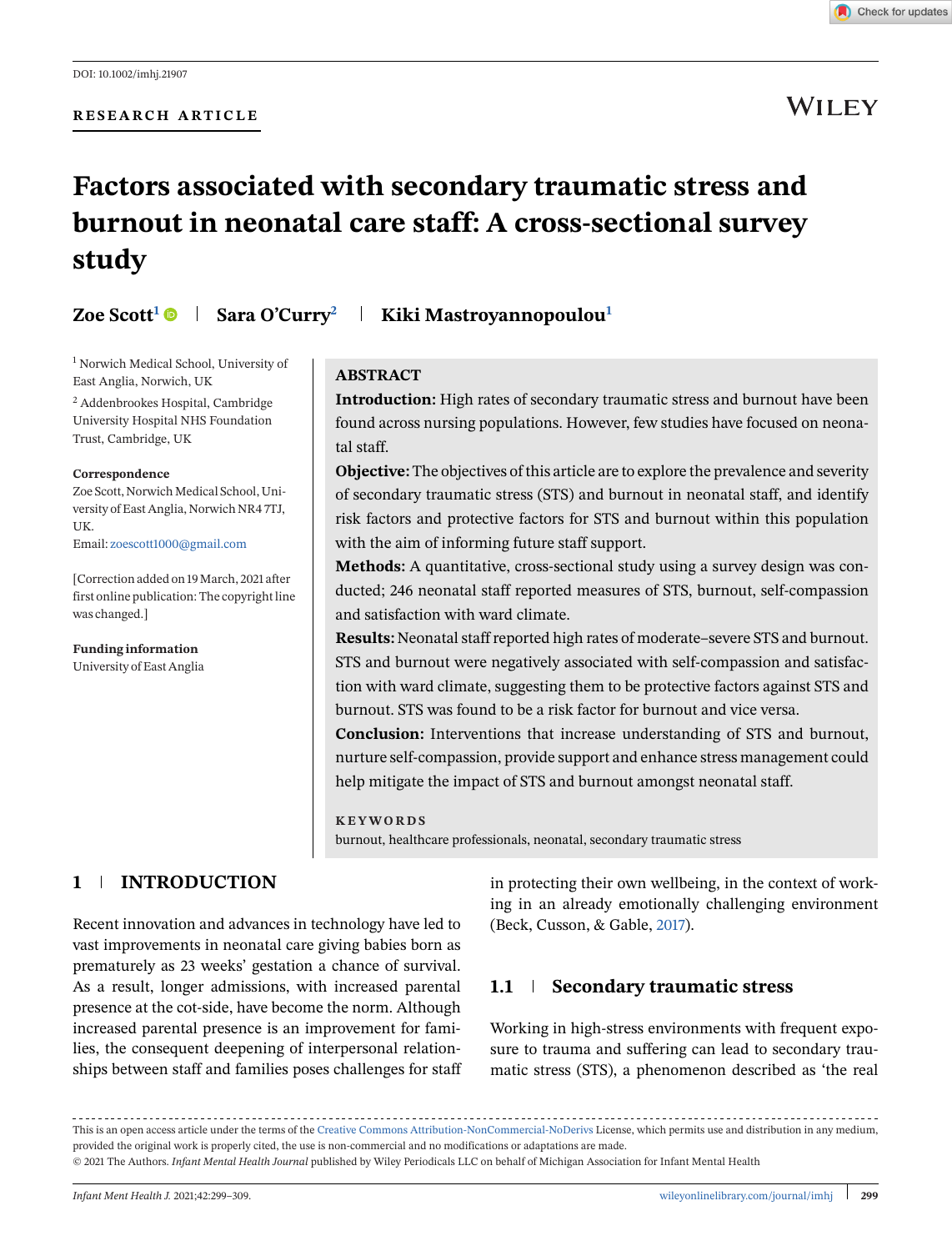suffering amongst people dedicated to preventing and relieving the suffering of others' (Dyrbye et al., [2017\)](#page-9-0). STS produces symptoms similar to those of posttraumatic stress disorder (PTSD), including fear, loss of confidence, disturbed sleep and intrusive thoughts (Waterman et al., [2007\)](#page-9-0). These experiences can lead to longer term psychosocial and physical effects on healthcare workers including increased anxiety, depression and insomnia and increased risk of cardiovascular disease and high cholesterol (Salvagioni et al., [2017\)](#page-9-0).

Within the literature, moderate to high levels of STS have been found among nursing populations within emergency departments (Dominquez-Gomez & Rutledge, [2009;](#page-9-0) Duffy, Avalos, & Dowling, [2014\)](#page-9-0), oncology (Quinal, Harford, & Rutledge, [2009\)](#page-9-0), midwifery (Beck & Gable, [2012;](#page-8-0) Beck, LoGiudice, & Gable, [2015\)](#page-8-0) and paediatrics (Berger, Polovka, Smoot, & Owens, [2015\)](#page-8-0). Only one study has explored the prevalence and severity of STS on neonatal intensive care units (NICUs), with 49% of nurses reporting moderate to high STS (Beck et al., [2017\)](#page-8-0).

# **1.2 Burnout**

Burnout is a psychological phenomenon resulting from exposure to chronic workplace stress. The World Health Organisation [\(2019\)](#page-10-0) defines burnout as consisting of three components: feeling complete emotional and physical exhaustion; feeling detached or negative about one's work; and a lack of a sense of accomplishment or professional efficacy.

High rates of burnout are consistently found across healthcare professionals with meta-analyses showing strong associations between burnout and STS (Cieslak et al., [2014\)](#page-9-0). Dalia, Abbas, Colville, and Brierley [\(2013\)](#page-9-0) investigated burnout amongst medical staff working in paediatric intensive care units (PICUs) and NICUs and found that all staff reported emotional exhaustion and 40% experienced depersonalisation. Similarly, a large-scale study investigating burnout amongst NICU staff found that 25% reported symptoms of burnout with higher rates amongst nurses and respiratory therapists (Tawfik et al., [2017\)](#page-9-0).

In addition to the impact of burnout on individuals, there are significant detrimental organisational and economic implications for the NHS in the form of quality of care, sickness absence and staff retention. Higher levels of burnout amongst NICU nurses were found to be associated with increased sickness absence and increased staff turnover (Braithwaite, [2008;](#page-8-0) Eriksson, Starrin, & Janson, [2008\)](#page-9-0). Emergency nurses (Duffy et al., [2014\)](#page-9-0) and oncology nurses (Arimon-Pagès, Torres-Puig-Gros, Fernández-Ortega, & Canela-Soler, [2019\)](#page-8-0) reporting high levels of STS and burnout were found to be more likely to have considered a change in career.

#### **1.3 Self-compassion**

Self-compassion is 'caring for oneself in the face of suffering without avoidance or judgement but with kindness, understanding and acceptance of our pain and inadequacies, as part of the larger human experience' (Neff, [2003\)](#page-9-0). Self-compassion has consistently been found to be associated with reduced levels of stress, anxiety and depression (MacBeth & Gumley, [2012\)](#page-9-0) and greater emotional resilience (Barnard & Curry, [2011\)](#page-8-0).

Across healthcare populations, self-compassion has been found to be a protective factor against the negative consequences of providing care, including burnout (Duarte, Pinto-Gouveia, & Cruz, [2016;](#page-9-0) Richardson et al., [2016\)](#page-9-0) and emotional exhaustion (Birnie, Speca, & Carlson, [2010\)](#page-8-0). It is hypothesized that self-compassion acts as a buffer against burnout through the activation of selfsoothing coping mechanisms to regulate the affect system in response to emotional distress (Beaumont, [2016;](#page-8-0) Beaumont & Hollins-Martin, [2016\)](#page-8-0).

Interventions using Compassionate Mind exercises have led to reductions in perceived stress (Shapiro, Astin, Bishop, & Cordova, [2005\)](#page-9-0) and improvements in mindfulness, work satisfaction and interpersonal relationships within teams (Scarlet, Altmeyer, Knier, & Harpin, [2017\)](#page-9-0). Compassionate Mind training has also been found to enhance positive emotions in the face of the suffering of others (Klimecki, Leibergh, Lamm, & Singer, [2013\)](#page-9-0) and reduce levels of self-criticism and self-judgement (Leary, Tate, Adams, Allen, & Hancock, [2007\)](#page-9-0).

# **1.4 Environmental ward climate factors**

Work-related factors including increased workload, understaffing and working overtime have been found to be associated with higher burnout (Aiken, Clarke, & Sloan, [2002;](#page-8-0) Dall'Ora, Griffiths, Ball, Simon, & Aiken, [2015;](#page-9-0) Helfrich et al., [2017\)](#page-9-0). Organisational factors including effective leadership, good communication and collaborative working have also been found to be important for a healthy working environment (Kelly & Todd, [2017\)](#page-9-0).

The current study investigates staff satisfaction with the following ward climate factors: workload, communication, support from senior staff, support from colleagues, leadership, clarity of job role, team working, access to staff rooms, opportunities for training and development, career progression and involvement in team projects. These items were specifically chosen for the purpose of the current research following discussions with senior NICU staff from the participating services alongside referencing factors within the intensive care unit (ICU) nursing questionnaire (Shortell, Rousseau, Hughes, & Gillies, [1989\)](#page-9-0).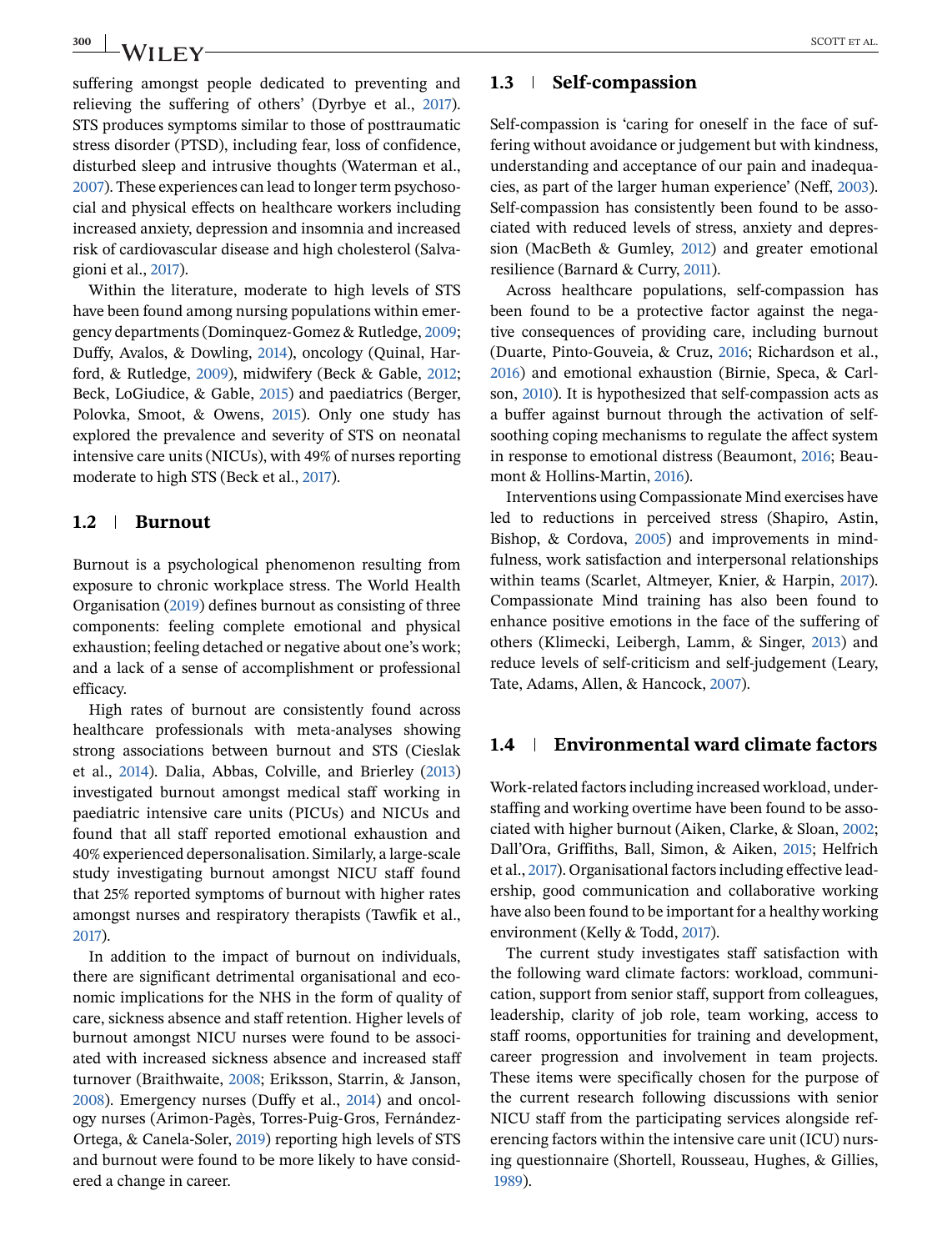Resources such as sources of staff support are important. Trauma nurses who did not access regular support reported greater levels of STS compared to those who did (Von Rueden et al., [2010\)](#page-9-0). A lack of peer support amongst oncology nurses was found to be a risk factor for STS and burnout (Perry, Toffner, Merrick, & Dalton, [2011\)](#page-9-0).

Two qualitative studies explored the experience of support amongst midwives (Beck & Gable, [2012\)](#page-8-0) and NICU nurses (Beck et al., [2017\)](#page-8-0) following a traumatic event. Staff emphasised the importance of having supportive colleagues and opportunities for debriefing, alongside the use of prayer and access to a chaplain and quiet spaces for reflection. Conversely, poor communication, limited resources, unsupportive colleagues and a lack of leadership within the team were perceived to lead to increased distress (Beck et al., [2017\)](#page-8-0). Within the NICU environment, role ambiguity, work overload, limited social support and not feeling valued were found to predict burnout (Barr, [2017\)](#page-8-0).

#### **1.5 Study aims**

Thus, there is a consensus that healthcare professionals, caring for traumatised patients, are vulnerable to STS and burnout. However, few studies have focused on neonatal units and to the authors' knowledge, none have explored this in non-nursing neonatal staff. Understanding more about factors that impact the levels of STS and burnout in the whole NICU staff population could be used to design interventions that minimise their impact.

The purpose of this study was to address the following questions:

- 1. What is the prevalence and severity of STS and burnout in neonatal staff?
- 2. Are there associations amongst STS, burnout, selfcompassion and satisfaction with ward climate factors?
- 3. Does access to supervision and support influence levels of STS and burnout?
- 4. Do self-compassion and satisfaction with ward climate predict levels of STS and burnout?

# **2 METHOD**

# **2.1 Study design and participants**

The current study is a quantitative, cross-sectional study that used a survey design to collate data from a large target population. Participants were a purposive sample of staff working in neonatal units across the East of England.

Supernumerary staff and those who had worked less than 12 weeks in a given neonatal unit were excluded.

### **2.2 Procedure**

Ethical approval was obtained from the University of East Anglia and the research and development (R&D) departments of each participating neonatal service. Initially, the regional neonatal lead and then service leads from the 17 neonatal units across the East of England were contacted via email and invited to take part in the research. Participants were recruited from 13 units who provided consent. Service leads were sent posters to display within their unit and an email outlining the purpose of the research with an electronic link to the survey to circulate to their teams. Participants were neonatal staff who voluntarily chose to take part by clicking on the link and completing the survey anonymously. Reminder emails were sent 1 month after the initial invite and again 2 weeks prior to the survey closing. Service leads were given permission to send reminders more frequently if they wished. Data were collected over an 8-month period between February and September 2019.

# **2.3 Survey**

The survey was created using Bristol Online Survey and designed to take approximately 20 min to complete. The following data were collected: (1) demographic information; (2) details of neonatal work; (3) a measure of secondary traumatic stress (STSS; Bride, Robinson, Yegidis, & Figley, [2004\)](#page-8-0); (4) a measure of burnout (BM; Pines & Aronson,[1988\)](#page-9-0); (5) a measure of self-compassion (SCS-SF; Raes, Pommier, Neff, & Van Gucht, [2011\)](#page-9-0); and (6) details of current working environment and satisfaction with ward climate factors.

#### 2.3.1 Secondary traumatic stress scale

The secondary traumatic stress scale (STSS) is a 17-item self-report measure of STS (Bride et al., [2004\)](#page-8-0) consisting of three subscales: intrusion, avoidance and arousal. Participants are asked to rate how frequently they have experienced each symptom, for example 'I felt emotionally numb', over the past 7 days, using a 5-point Likert scale from  $1 = never$  to  $5 = very$  *often*. Total scores of less than 28 indicate little or no STS, 28–37 mild, 38–43 moderate, 44–48 high and 49 and above severe (Bride, [2007\)](#page-8-0). The STSS can also be used to determine whether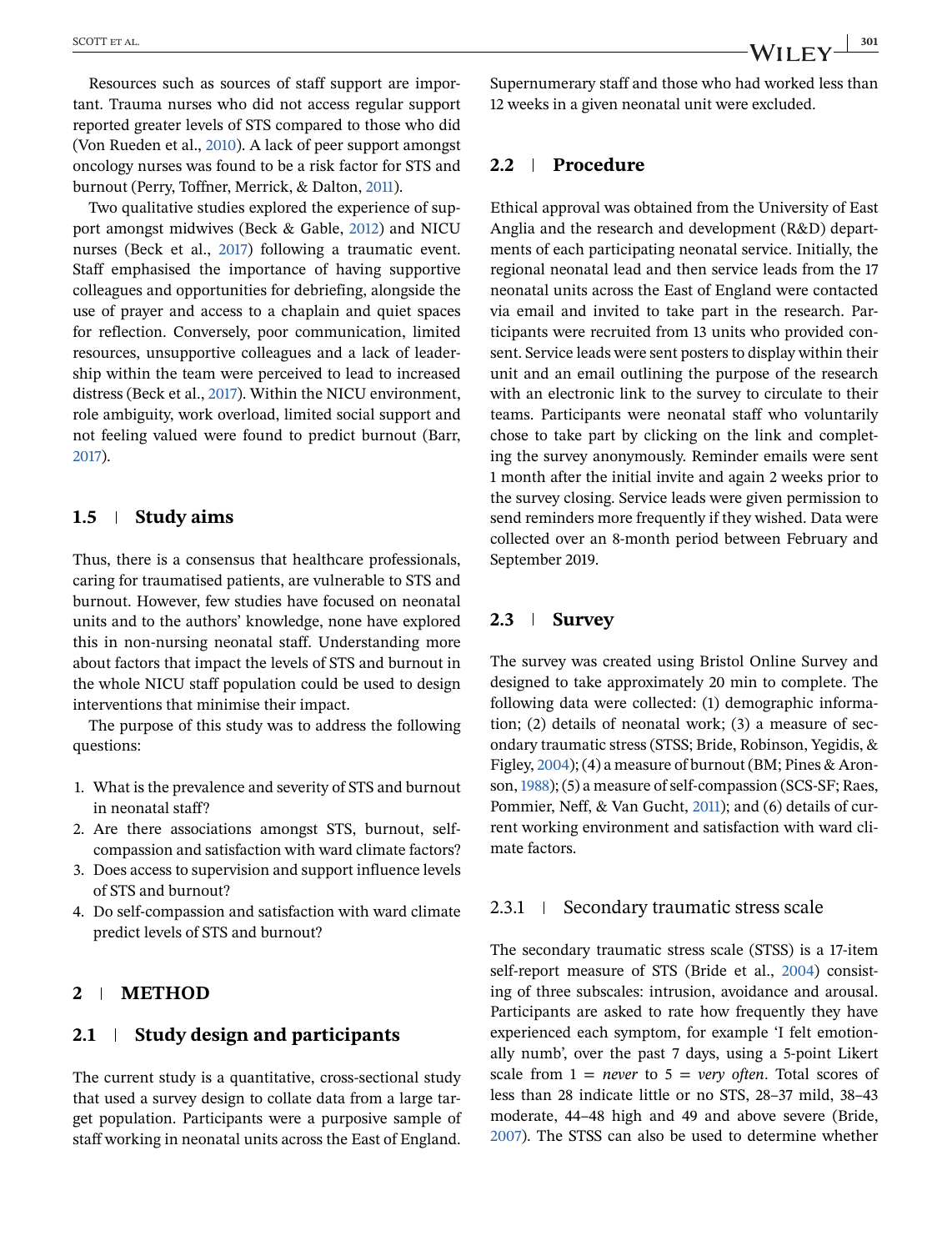The STSS has been found to have strong internal consistency (Cronbach's  $\alpha$  = 0.93) and good construct validity (goodness of fit =  $0.90$ , comparative fit =  $0.94$ ) (Bride et al., [2004\)](#page-8-0).

#### 2.3.2 | Burnout measure

The burnout measure (BM) is a 21-item self-report measure of burnout measuring levels of physical, emotional and mental exhaustion (Pines & Aronson, [1988\)](#page-9-0). Participants are asked how frequently they have experienced symptoms, for example 'feeling run down', over the last month on a 7-point Likert scale from 1 = *never* to 7 = *always*. An average score of four on any of the subscales indicates burnout.

The BM has been found to have strong internal consistency (Cronbach's  $\alpha$  = 0.90) and adequate test–retest reliability ( $r \geq 0.66$ ) (Schaufeli & Enzmann, [1998\)](#page-9-0).

#### $2.3.3$  Self-compassion scale, short form

The self-compassion scale, short form (SCS-SF) (Raes et al., [2011\)](#page-9-0) is a 12-item short version of Neff's [\(2003\)](#page-9-0) self-report measure of self-compassion. Participants are given a list of statements describing possible emotional and behavioural reactions to difficult events, for example 'when something upsets me I try to keep my emotions in balance', and asked to rate how often they respond this way on a 5-point Likert scale from 1 = *almost never*to 5 = *almost always*.

The SCS-SF has been found to be valid and demonstrates adequate internal consistency (Cronbach's *α* ≥ 0.87) (Raes et al., [2011\)](#page-9-0).

# 2.3.4 Ward climate

The final section of the survey asked participants about the availability of supervision and support and asked staff to rate their satisfaction with 11 factors related to their current working environment: workload, communication, support from senior staff, support from colleagues, leadership, clarity of job role, team working, access to a space for breaks, opportunities for training and development, career

progression and involvement in team projects. These items were specifically chosen for the purpose of this research through focus groups with senior NICU staff and informed by existing ICU nursing questionnaires (Shortell et al., [1989\)](#page-9-0). Responses were given on a 5-point Likert scale from 1 = *very unsatisfactory* to 5 = *very satisfactory*.

#### **2.4 Data analysis**

Data analysis was conducted using SPSS version 25. Assumption testing relevant to each statistical analysis was conducted. Where assumptions were not met, nonparametric analyses were conducted.

Initially, descriptive statistics were used to analyse sample characteristics and the prevalence and severity of STS and burnout.

To analyse the associations amongst STS, burnout, selfcompassion and satisfaction with ward climate factors, a series of Pearson  $(r)$  and Spearman  $(r_s)$  correlations were conducted.

Independent sample *t*-tests were used to investigate differences in levels of STS and burnout between neonatal staff who did and did not access supervision for support.

Finally, two linear multiple regression analyses were used to investigate the impact of key variables on predicting levels of STS and burnout.

#### **3 RESULTS**

#### **3.1 Sample characteristics**

A total of 246 neonatal staff across 13 units in the East of England completed the online survey; 42% worked on level 3 tertiary NICUs (babies <27 weeks' gestation). Sociodemographic analyses revealed a significant gender bias towards female participants (92%). The modal age range was 31–40 years, and the majority of participants were White British (74%). A total of 76% of the sample were nurses and 11% were doctors, 62% worked full-time and nearly 58% of participants had been qualified for over 10 years. Six non-clinical staff were included in the sample; all six were female, five were White British and 50% worked full-time. Full details of sample characteristics can be found in Table [1.](#page-4-0)

The mean number of contracted hours per month was 88.97 (*SD* = 54.78) with a range from 15 to 192 hr. 197 participants reported having taken sick days over the past 12 months; the mean number of total sick days was 10.84 (*SD* = 25.08) with 20% reporting at least one of those days being related to stress ( $M = 2.69$ ,  $SD = 10.35$ ).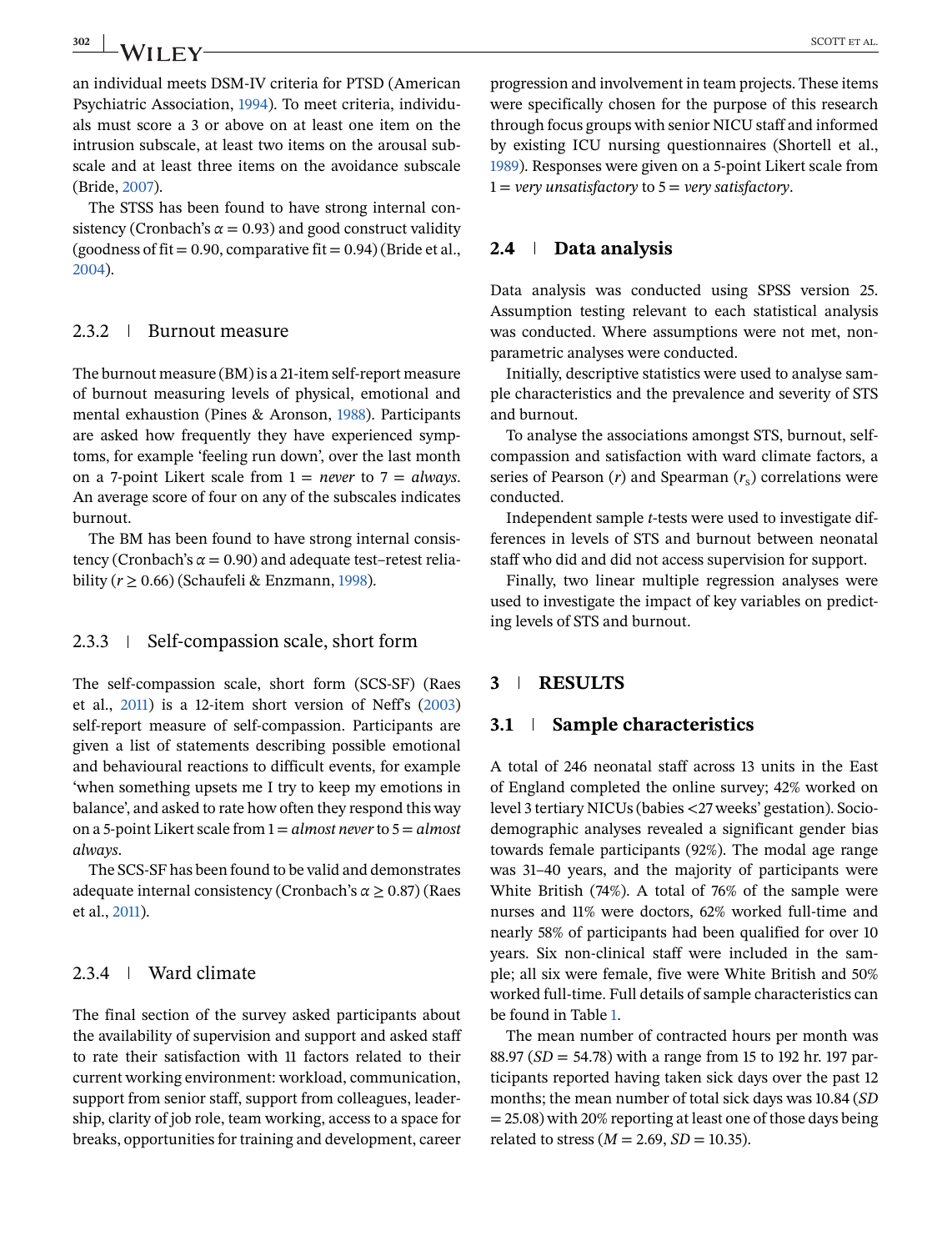<span id="page-4-0"></span>

| <b>Variables</b>                                                   | $N(\%)$    | Mean $(SD)$   |
|--------------------------------------------------------------------|------------|---------------|
| Gender                                                             |            |               |
| Female                                                             | 226 (91.9) |               |
| Male                                                               | 20(8.1)    |               |
| Age                                                                |            |               |
| $18 - 25$                                                          | 17(6.9)    |               |
| $26 - 30$                                                          | 28(11.4)   |               |
| $31 - 35$                                                          | 40(16.3)   |               |
| $36 - 40$                                                          | 41(16.7)   |               |
| $41 - 45$                                                          | 29(11.8)   |               |
| $46 - 50$                                                          | 37(15.0)   |               |
| $51 - 55$                                                          | 22(8.9)    |               |
| $56 - 60$                                                          | 28(11.4)   |               |
| $61 - 66$                                                          | 4(1.6)     |               |
| Ethnicity                                                          |            |               |
| White British                                                      | 183 (74.4) |               |
| Other                                                              | 63(25.6)   |               |
| Neonatal level                                                     |            |               |
| Level 1 (babies > 30 weeks) and<br>level $2$ (babies $>$ 27 weeks) | 142 (57.7) |               |
| Level 3 (babies <27 weeks)                                         | 104(42.3)  |               |
| Job role                                                           |            |               |
| Consultant                                                         | 20(8.1)    |               |
| Doctor $(ST 1-7)$                                                  | 8(3.2)     |               |
| Advanced neonatal practitioner                                     | 10(4.1)    |               |
| Nurse (band 7)                                                     | 37(15.0)   |               |
| Nurse (band 6)                                                     | 69 (28.0)  |               |
| Nurse (band 5)                                                     | 57(23.2)   |               |
| Nursery nurse (band 4)                                             | 25(10.2)   |               |
| Applied health professional                                        | 2(0.8)     |               |
| Healthcare assistant                                               | 1(0.4)     |               |
| NICU assistant                                                     | 1(0.4)     |               |
| Administration                                                     | 5(2.0)     |               |
| Other                                                              | 6(2.4)     |               |
| Not specified                                                      | 5(2.0)     |               |
| Years post qualification                                           |            |               |
| $10+$ years                                                        | 142(57.7)  |               |
| 5-10 years                                                         | 54 (22.1)  |               |
| $1-4$ years                                                        | 36(14.6)   |               |
| $<$ 12 months                                                      | 7(2.8)     |               |
| N/A (non-clinical staff)                                           | 7(2.8)     |               |
| <b>Employment Status</b>                                           |            |               |
| Full-time                                                          | 153 (62.2) |               |
| Part-time                                                          | 91(37.0)   |               |
| Agency                                                             | 2(0.8)     |               |
| Hours contracted per month                                         |            | 88.97 (54.78) |
| Sick days in the past 12 months                                    |            | 10.84 (25.08) |
| Sick days related to mental wellbeing                              |            | 2.69(10.35)   |
| or stress                                                          |            |               |

**TABLE 2** Correlations amongst secondary traumatic stress (STS), burnout (BO) and self-compassion (SC)

|            | <b>STS</b> | <b>BO</b> | <b>SC</b>  |
|------------|------------|-----------|------------|
| <b>STS</b> | -          | $0.73***$ | $-0.53***$ |
| <b>BO</b>  |            |           | $-0.59**$  |
| <b>SC</b>  |            |           |            |

 $p^*$  < 0.05;  $p^*$  < 0.001.

# **3.2 Main results**

# 3.2.1 Prevalence and severity of STS and burnout

The total mean score on the STSS was  $34.97$  (*SD* = 13.23), ranging from 17 to 72. Overall, 40% of neonatal staff reported moderate to severe STS ( $\geq$ 38), 25% mild and 35% little or no STS. Using Bride's [\(2007\)](#page-8-0) guidance, 75 staff (30%) screened positive for PTSD (DSM-IV; American Psychiatric Association, [1994\)](#page-8-0).

The total average score on the burnout measure was 73.72 (*SD* = 22.55; range 22–124); 135 neonatal staff (55%) scored above the cutoff for burnout.

For the six non-clinical staff, the average score on the STSS was 29.17 (mild STS) ranging from 19 to 44. One staff member met the criterion for burnout.

# 3.2.2 Bivariate analyses

*Associations amongst STS, burnout and self-compassion* Correlational analysis (Table 2) revealed a strong positive correlation between STS and burnout, suggesting that higher levels of STS were associated with higher levels of burnout. Higher levels of STS and burnout were also found to be associated with lower self-compassion.

# *Satisfaction with ward climate factors and associations with STS and burnout*

Overall, satisfaction rates across ward climate factors – workload, communication, support from senior staff, support from colleagues, leadership, clarity of job role, team working, access to shared space, training and development opportunities, career progression and team project opportunities – were high. Ratings of 'very satisfactory' or 'satisfactory' ranged from 50% to 83%; when adding the neutral response of 'neither unsatisfactory nor satisfactory', this increased to 78–98%. Participants reported most satisfaction with support from colleagues, clarity of job role and shared space to take breaks. Most dissatisfaction was found with career progression and workload.

Correlational analysis (Table [3\)](#page-5-0) showed that greater levels of STS were associated with lower levels of satisfaction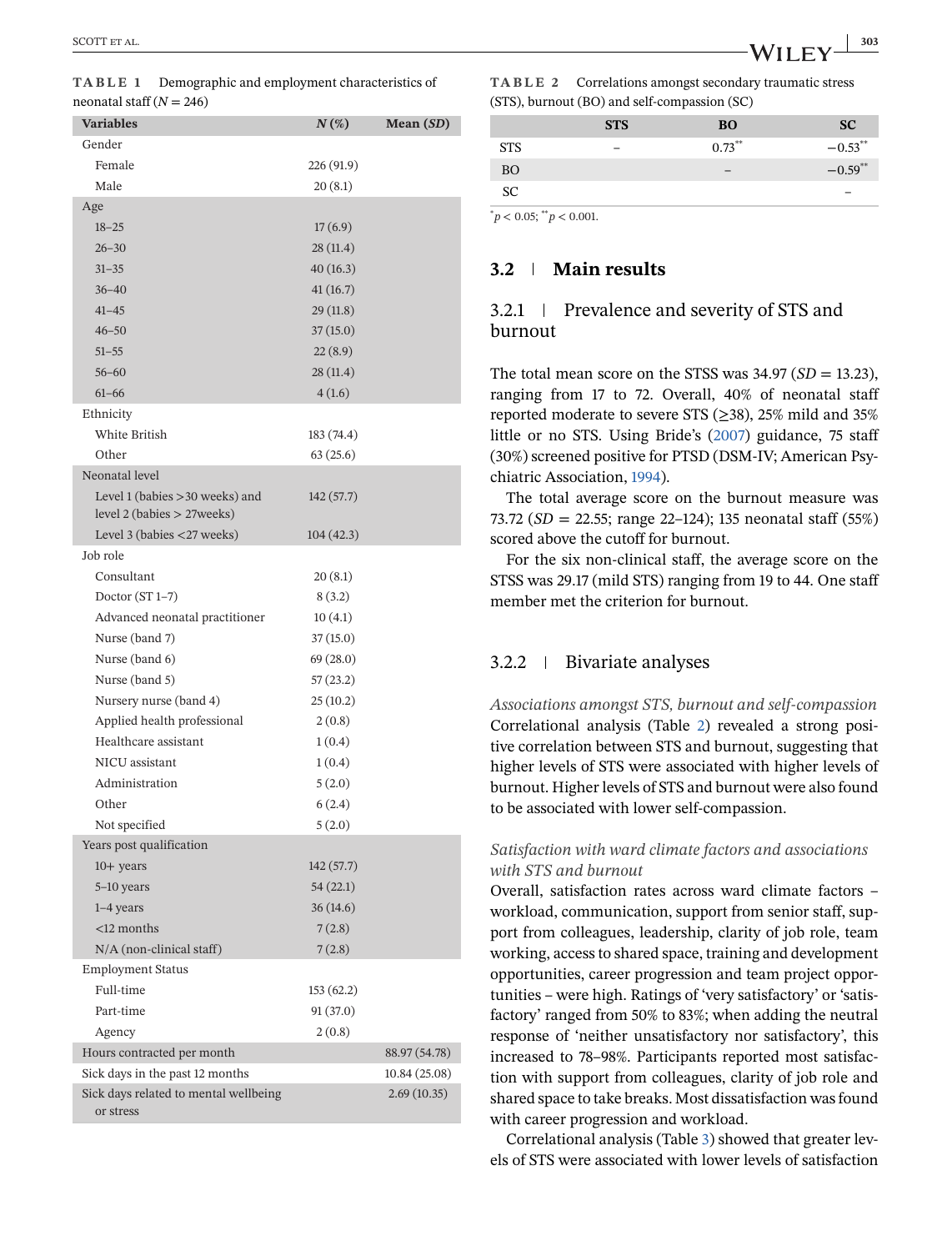# <span id="page-5-0"></span>**304** SCOTT ET ALL **SCOTT** ET AL. **TABLE 3** Correlations between secondary traumatic stress and satisfaction with ward climate factors

|                                        |                       | Significance           |                    | <b>Effect size</b> |
|----------------------------------------|-----------------------|------------------------|--------------------|--------------------|
|                                        | <b>Test statistic</b> | $(p-value)$            | <b>Effect size</b> | description        |
| Workload                               | $r_{\rm s} = -0.270$  | $< 0.001$ <sup>*</sup> | $r = 0.27$         | Weak               |
| Communication                          | $r_{\rm s} = -0.136$  | $0.017***$             | $r = 0.14$         | Weak               |
| Support from senior staff              | $r_{\rm e} = -0.130$  | $0.021***$             | $r = 0.13$         | Weak               |
| Support from colleagues                | $r_{\rm s} = -0.114$  | $0.037***$             | $r = 0.11$         | Weak               |
| Leadership                             | $r_{\rm e} = -0.087$  | 0.087                  | $r = 0.09$         | Weak               |
| Clarity of job role                    | $r_{\rm s} = -0.154$  | $0.008*$               | $r = 0.15$         | Weak               |
| Team working                           | $r_{\rm s} = -0.159$  | $0.006*$               | $r = 0.16$         | Weak               |
| Access to shared space                 | $r_{\rm s} = -0.024$  | 0.355                  | $r = 0.02$         | Weak               |
| Training and development opportunities | $r_{\rm s} = -0.079$  | 0.107                  | $r = 0.08$         | Weak               |
| Career progression                     | $r_{\rm s} = -0.040$  | 0.266                  | $r = 0.04$         | Weak               |
| Team project opportunities             | $r_{\rm e} = -0.086$  | 0.090                  | $r = 0.09$         | Weak               |

\* Correlation significant at 0.01; \*\*correlation significant at 0.05.

|  |  | <b>TABLE 4</b> Correlations between burnout and satisfaction with ward climate factors |  |  |  |  |  |
|--|--|----------------------------------------------------------------------------------------|--|--|--|--|--|
|--|--|----------------------------------------------------------------------------------------|--|--|--|--|--|

|                                        |                       | <b>Effect size</b>     |                    |             |
|----------------------------------------|-----------------------|------------------------|--------------------|-------------|
|                                        | <b>Test statistic</b> | $(p-value)$            | <b>Effect size</b> | description |
| Workload                               | $r_{\rm s} = -0.415$  | $< 0.001$ <sup>*</sup> | $r = 0.42$         | Moderate    |
| Communication                          | $r_{\rm s} = -0.321$  | $< 0.001$ <sup>*</sup> | $r = 0.32$         | Moderate    |
| Support from senior staff              | $r_{\rm s} = -0.337$  | $< 0.001$ <sup>*</sup> | $r = 0.34$         | Moderate    |
| Support from colleagues                | $r_{\rm s} = -0.240$  | $< 0.001$ <sup>*</sup> | $r = 0.23$         | Weak        |
| Leadership                             | $r_{\rm e} = -0.280$  | $< 0.001$ <sup>*</sup> | $r = 0.28$         | Weak        |
| Clarity of job role                    | $r_{\rm e} = -0.319$  | $< 0.001$ <sup>*</sup> | $r = 0.32$         | Moderate    |
| Team working                           | $r_{\rm s} = -0.345$  | $< 0.001$ <sup>*</sup> | $r = 0.35$         | Moderate    |
| Access to shared space                 | $r_{\rm s} = -0.143$  | $0.012***$             | $r = 0.14$         | Weak        |
| Training and development opportunities | $r_{\rm e} = -0.230$  | $< 0.001$ <sup>*</sup> | $r = 0.23$         | Weak        |
| Career progression                     | $r_{\rm s} = -0.228$  | $< 0.001$ <sup>*</sup> | $r = 0.23$         | Weak        |
| Team project opportunities             | $r_{\rm e} = -0.304$  | $< 0.001$ <sup>*</sup> | $r = 0.30$         | Moderate    |

\* Correlation significant at 0.01; \*\*correlation significant at 0.05.

with workload; communication; support from senior staff and colleagues; clarity of job role; and team working.

The relationship between burnout and satisfaction with ward climate factors was also investigated (Table 4), revealing all correlations to be significant and suggesting that higher levels of burnout were associated with lower satisfaction with the working environment.

# 3.2.3 Access to formal support and differences in STS and burnout dependent on the use of supervision

A variety of formal support was recorded. Debriefings were most commonly cited (81%) with approximately half of participants reporting access to peer group support (51%), psychological or counselling support (50%), support from a chaplain (47%), MDT staff meetings (46%) and opportunities for reflective practice (44%). The availability of prebriefings around complex cases (27%) and ad hoc drop-in support forums (11%) were least frequently recorded. Three per cent of participants reported that none of the listed support forums were available.

When comparing staff who accessed formal supervision with those who did not, a modest significant difference in levels of STS was found (*t*(167) = 2.55, *p* = 0.012, Cohen *d*  $= 0.39$ ), suggesting that those who access supervision had higher levels of STS. No significant difference in levels of burnout was found between the two groups.

When investigating the relationship between average hours of supervision and STS and burnout, the Spearman (*r*s) correlation revealed weak positive correlations,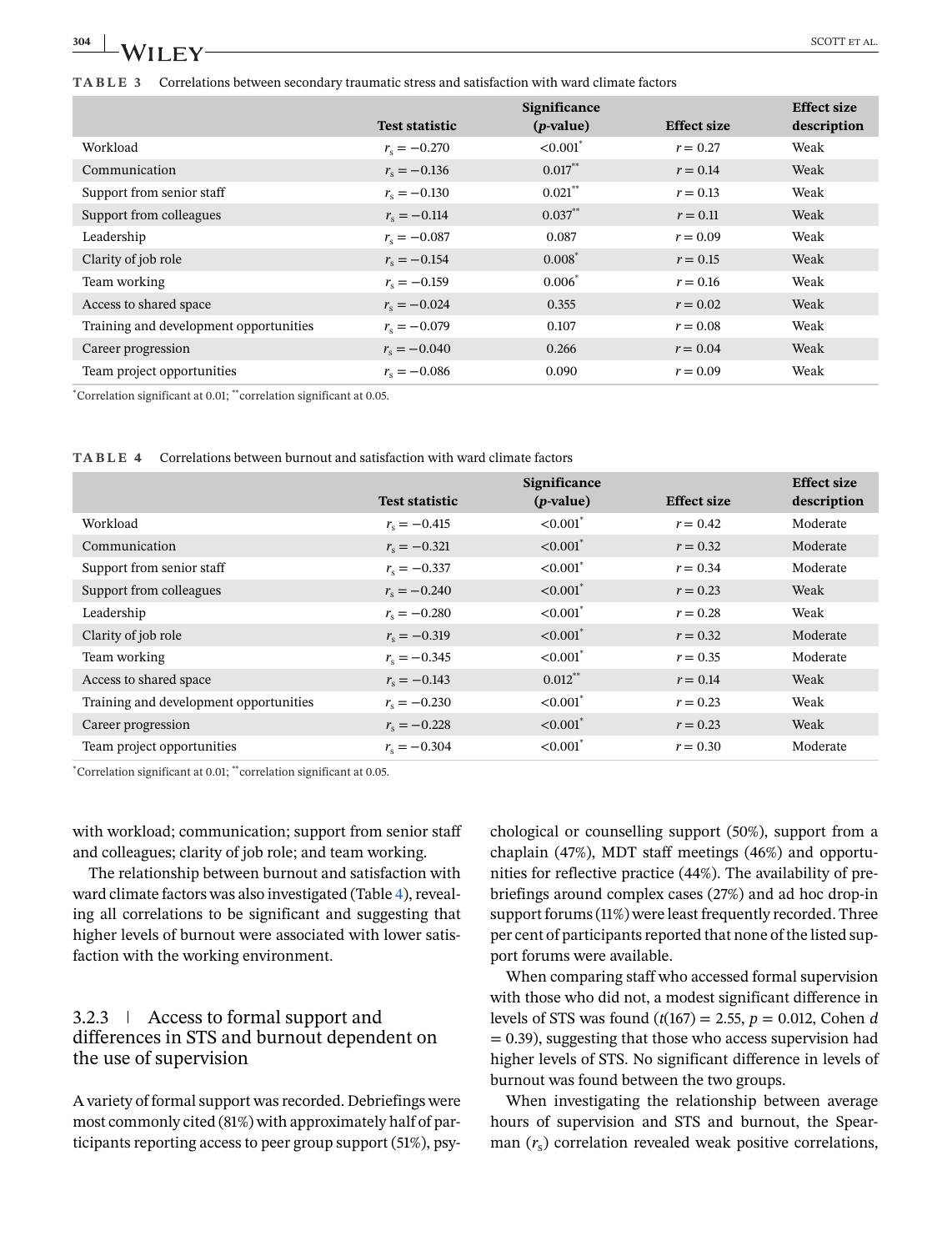**TABLE 5** Multiple regression analyses: Contributions of individual predictors

|                            | <b>Secondary traumatic stress</b> |                      |                   | <b>Burnout</b> |                         |                   |
|----------------------------|-----------------------------------|----------------------|-------------------|----------------|-------------------------|-------------------|
| <b>Predictors</b>          | <b>Beta</b>                       | <b>Sig</b>           | Part <sup>2</sup> | <b>Beta</b>    | <b>Sig</b>              | Part <sup>2</sup> |
| Secondary traumatic stress |                                   |                      |                   | 0.561          | $< 0.001$ <sup>**</sup> | 0.412             |
| Burnout                    | 0.735                             | $\leq 0.001^{**}$    | 0.294             |                |                         |                   |
| Self-compassion            | $-0.129$                          | $0.014$ <sup>*</sup> | 0.012             | $-0.239$       | $< 0.001$ **            | 0.112             |
| Ward climate satisfaction  | $-0.179$                          | $< 0.001$ **         | 0.026             | $-0.293$       | $<0.001**$              | 0.203             |

 $p^*$   $p$  < 0.05;  $p^*$   $p$  < 0.001.

suggesting that as levels of STS ( $r_s = 0.28$ ,  $p = 0.005$ ) and burnout ( $r_s = 0.23$ ,  $p = 0.018$ ) increased, the number of hours of supervision increased, and vice versa.

# 3.2.4 Regression analysis

### *Do levels of burnout, self-compassion and overall satisfaction with ward climate predict STS?*

A multiple linear regression analysis was conducted; the overall model was found to be significant  $(F(3,242) =$ 110.73,  $p < 0.001$ ) explaining 58% of the variance in STS ( $r^2$ )  $= 0.58$ ). Examination of the independent variables found higher levels of burnout to be a risk factor of STS uniquely accounting for 29% of the variance. Increased satisfaction with ward climate and increased self-compassion were found to be protective factors, uniquely accounting for 3% and 1% of the variation in levels of STS, respectively (Table 5).

#### *Do levels of STS, self-compassion and overall satisfaction with ward climate predict burnout?*

A second multiple regression analysis was conducted; the regression model was found to be significant  $(F(3,242) =$ 170.06,  $p < 0.001$ ) explaining 68% of the variance in burnout  $(r^2 = 0.68)$ . Higher levels of STS were found to be a risk factor of burnout uniquely accounting for 41% of the variance. Greater satisfaction with ward climate and higher levels of self-compassion were found to be protective factors, uniquely accounting for 20% and 11% of the variation in levels of burnout, respectively (Table 5).

# **4 DISCUSSION**

Within the literature, there is a consensus that healthcare professionals caring for traumatised patients are vulnerable to STS and burnout. The current study aimed to extend prior research and investigate the prevalence and factors affecting levels of STS and burnout amongst neonatal staff.

Forty per cent of neonatal staff reported moderate to severe STS and 30% met the criteria for PTSD as measured using the STSS (Bride, [2007;](#page-8-0) Bride et al., [2004\)](#page-8-0).

These prevalence rates are consistent with those from previous studies investigating STS amongst nursing populations (Berger et al., [2015;](#page-8-0) Dominquez-Gomez & Rutledge, [2009;](#page-9-0) Duffy et al., [2014;](#page-9-0) Quinal et al., [2009\)](#page-9-0) and comparable to three studies which revealed 35% of neonatal nurses (Beck et al., [2017\)](#page-8-0), 36% of nurse-midwives (Beck et al., [2015\)](#page-8-0) and 26% of labour and delivery nurses (Beck & Gable, [2012\)](#page-8-0) reached the threshold for PTSD (STSS; Bride, [2007;](#page-8-0) Bride et al., [2004\)](#page-8-0).

Fifty-five per cent of staff reported burnout. These findings are supported by previous research that suggests high levels of burnout across healthcare professionals (Dalia et al., [2013;](#page-9-0) Richardson et al., [2016\)](#page-9-0).

The results showed that higher levels of STS were strongly associated with higher burnout amongst neonatal staff. These findings are consistent with the findings of previous studies investigating STS and burnout in healthcare professionals (Cieslak et al., [2014\)](#page-9-0). Selfcompassion was found to be negatively associated with STS and burnout, supporting previous research revealing increased self-compassion to be associated with reduced psychopathology (MacBeth & Gumley, [2012\)](#page-9-0). They also support the hypothesis that heightened self-compassion may act as a buffer against burnout and secondary trauma by fostering the development of healthy coping mechanisms to manage emotional distress (Beaumont, [2016\)](#page-8-0).

This study set out to examine the influence of environmental ward climate factors on STS and burnout. Results revealed that satisfaction with ward climate factors was negatively associated with levels of STS and burnout. These findings are consistent with previous studies highlighting the importance of access to support following a traumatic work event (Beck & Gable, [2012;](#page-8-0) Beck et al., [2017\)](#page-8-0) and those that revealed that unmanageable workload, understaffing, longer working hours and less perceived support were related to increased STS and burnout (Aiken et al., [2002;](#page-8-0) Barr, [2017;](#page-8-0) Dall'Ora et al., [2015;](#page-9-0) Helfrich et al., [2017\)](#page-9-0).

This study also found that neonatal staff who regularly accessed supervision experienced significantly higher levels of STS compared to those who did not, and greater STS and burnout were associated with increased frequency of supervision and vice versa. These findings are contrary to previous studies which found that regular access to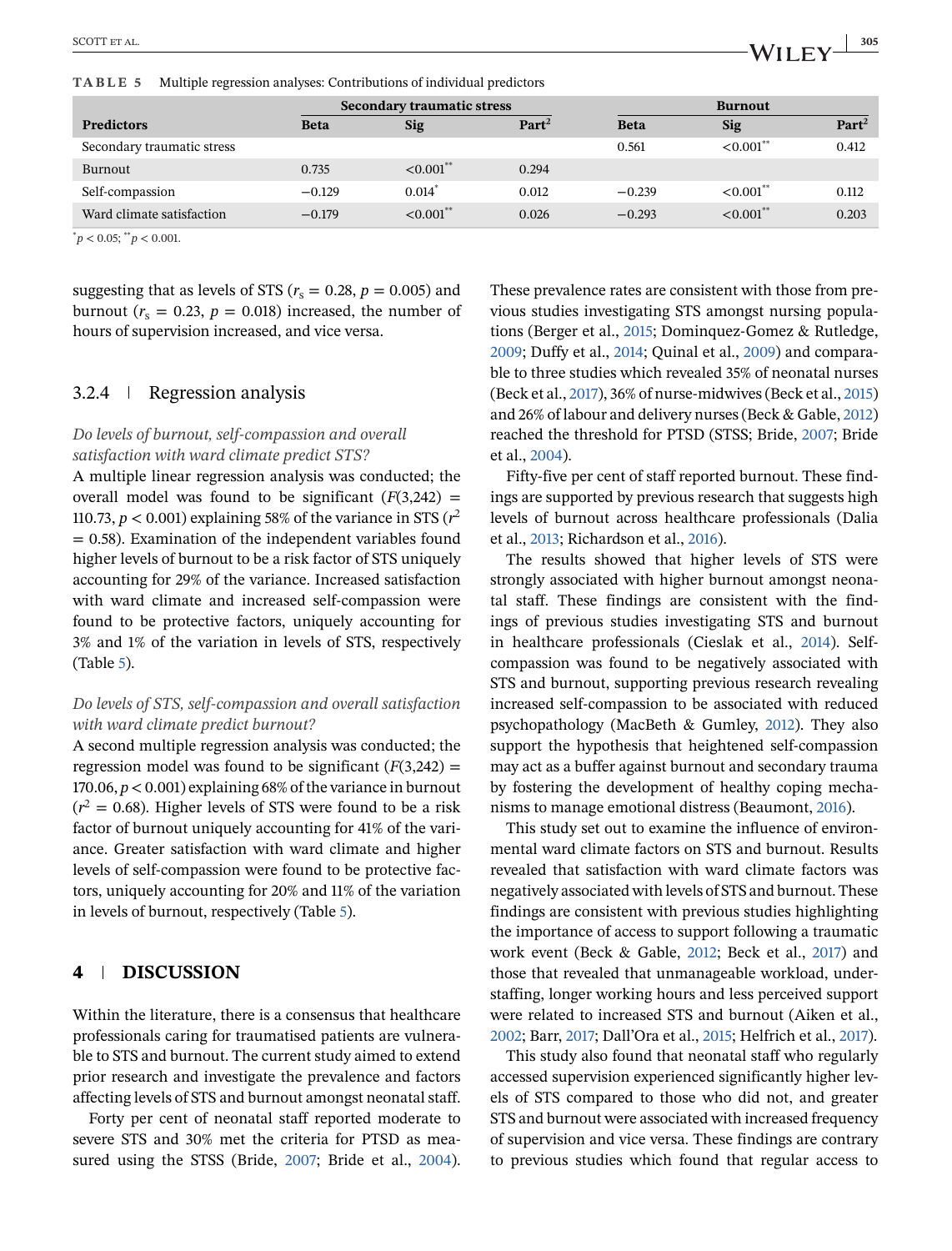support was associated with lower STS (Von Rueden et al., [2010\)](#page-9-0). One explanation for these findings might be that within this study, the neonatal staff most regularly accessing supervision were band five nurses. Previous research has shown that less experienced clinicians are more likely to report burnout than their more experienced counterparts (Dev, Fernando, Kirby, & Consedine, [2019\)](#page-9-0). This in part may be due to more experienced staff having developed strategies to mitigate the effects of STS and burnout over time (Singh et al., [2018\)](#page-9-0). An alternative hypothesis is perhaps staff only access support once they are already burnt out and struggling. This may be particularly prevalent in services where supervision is not routinely offered and therefore only accessed in response to staff actively seeking support.

Finally, the study set out to investigate whether selfcompassion and satisfaction with ward climate predicted levels of STS and burnout. The findings revealed STS to predict levels of burnout and vice versa, with a positive association suggesting that they are risk factors for one another. Heightened self-compassion and increased satisfaction with the ward climate were found to predict lower levels of STS and burnout. These findings support the theory that self-compassion could be a protective factor against the emotional demands of working in health care. They also highlight the importance of the working environment in mediating the impact of workplace stress, as previous studies have found, for example, that negative ward climate factors (including role ambiguity, work overload, lack of social support and less reassurance of worth) are risk factors for burnout within NICU nurses (Barr, [2017\)](#page-8-0).

# **4.1 Clinical implications and future research**

The current study highlights the high prevalence and severity of STS and burnout amongst neonatal staff and provides preliminary evidence for factors that might influence these levels. A particular strength of this study is that it collates data from 13 neonatal units across the East of England and extends previous research by including all clinical and non-clinical neonatal staff. It is the hope of the authors that such information can be used to inform support interventions to mitigate the effects of STS and burnout amongst neonatal staff.

Previous research has found that increasing staff awareness of the symptoms of work-related distress led them to seek support sooner and reduced levels of STS and burnout (Perry et al., [2011\)](#page-9-0). Given the high prevalence of STS and burnout and the way symptoms can develop over time, it would be beneficial to routinely educate neonatal staff about the effects of STS and burnout. Doing so would increase their understanding and enable early detection of symptoms both in themselves and in their colleagues. The importance of healthcare professionals developing strategies to mitigate the impact of STS and burnout was also highlighted, acknowledging that to achieve this, seeking support from others is paramount (Wicks, [2007\)](#page-10-0).

Prior research into Compassionate Mind training found that an 8-week program increased self-compassion and significantly improved job satisfaction and reduced interpersonal conflicts amongst healthcare workers (Scarlet et al., [2017\)](#page-9-0). Findings from this study indicated that selfcompassion was a significant predictor and potential protective factor against STS and burnout. Compassionate Mind-based interventions might, therefore, be beneficial. Programs teaching self-compassion and self-care skills were also considered an important feature in interventions aimed at reducing burnout and secondary trauma amongst nurses (Duarte et al., [2016\)](#page-9-0).

The results suggest that the neonatal ward environment and interpersonal climate within the team can influence levels of STS and burnout. Of particular importance is access to appropriate support. A team culture that promotes support-seeking and provides regular opportunities to access support would be protective. In addition, factors including workload, team dynamics and opportunities for career progression were found to be important, with increased satisfaction in these areas being associated with lower STS and burnout. Assessment of ward climate factors and considerations for improvements should be considered on an individual service basis.

# **4.2 Limitations**

There are a number of limitations in the current study to consider. Firstly, a purposive sample completing selfreport measures was used. The results from staff who chose to participate may differ from those of staff who did not. In addition, demographic analyses revealed a significant gender bias towards females. The self-report survey also contained single-item scales to measure elements of ward climate such as satisfaction with current workload. Though this enabled data to be collected regarding particular areas of interest, the reliability of single-item scales to measure psychological constructs is flawed and therefore not recommended.

Additionally, a cross-sectional, correlational design was used. Collecting data at one time point impacts its representation of the wider neonatal care environment and prevents causal conclusions being drawn about the prevalence of STS and burnout and the impact of influential factors over time. The impact of extraneous variables, not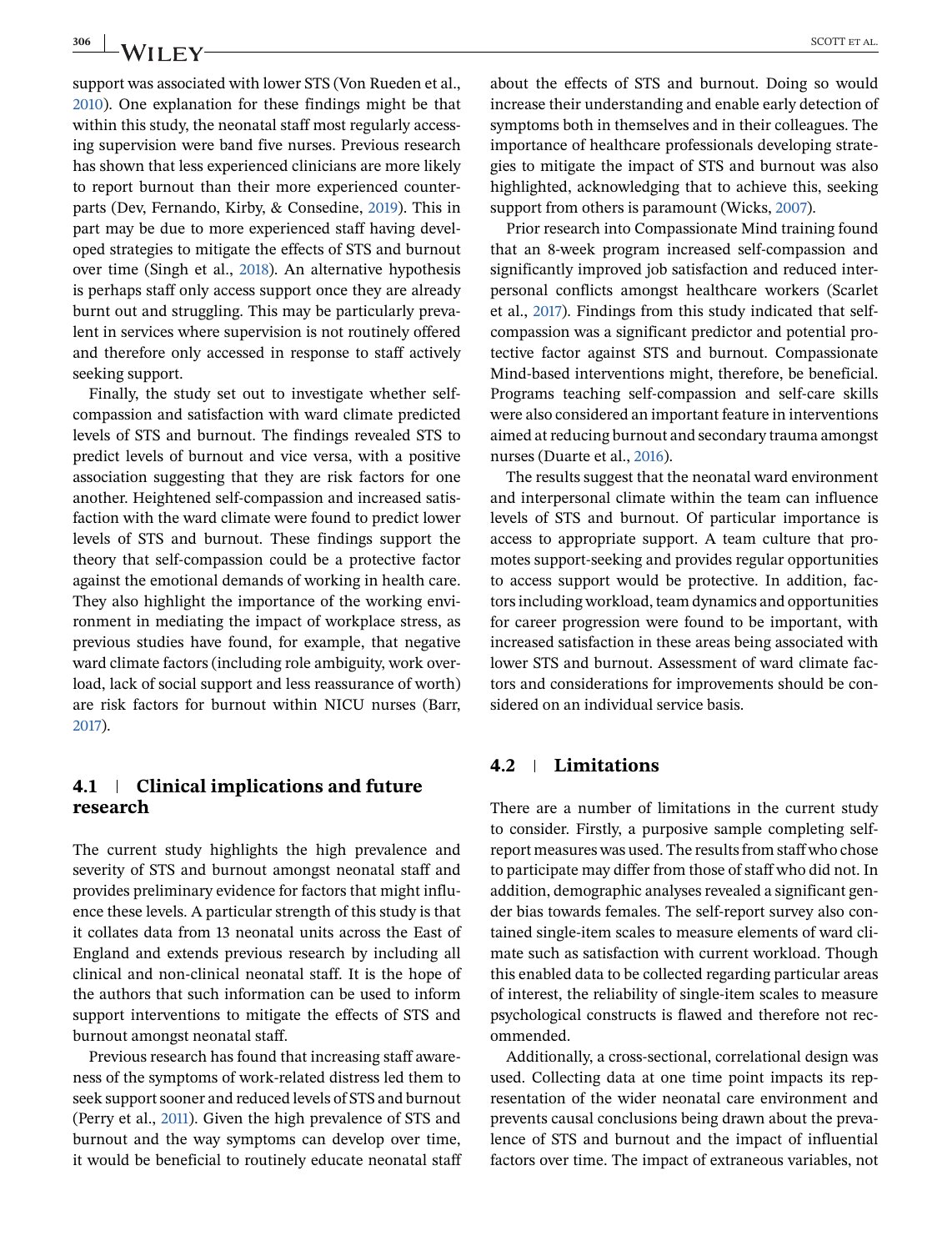<span id="page-8-0"></span>measured during data collection, is also not accounted for within correlational designs.

Finally, despite a reasonably large sample size being recruited across 13 neonatal units, all units were NHS services located in the East of England and over 70% of the participants were White British. Therefore, the findings cannot necessarily be generalised to other regions across the United Kingdom with different demographics or to other countries. In addition, the sample largely consisted of nurses and doctors. Though this is representative of a typical neonatal staffing team, relatively few non-nursing staff and few non-clinical staff participated, which impacts the generalisability.

# **5 CONCLUSION**

Overall, this study highlights the high prevalence of STS and burnout amongst neonatal staff and provides preliminary evidence that factors including self-compassion and environmental ward climate might influence their levels of prevalence and severity. These findings extend previous research that focused on purely nursing populations by including both clinical and non-clinical neonatal staff. Though no firm conclusions can be drawn for non-clinical staff, due to limited participant numbers, it was found that they experienced mild STS and were at risk of burnout. It would be beneficial for future studies to include nonclinical populations to consider the needs of services and teams as a whole.

Developing support interventions that increase awareness of the effects of STS and burnout and teach skills to enhance self-compassion and promote the use of selfcare might help to mitigate the impact of STS and burnout amongst neonatal staff. The importance of offering such interventions within a compassionate working environment that promotes support-seeking was also noted. Further research evaluating the efficacy of such interventions is needed.

#### **ACKNOWLEDGEMENTS**

The author would like to thank all the neonatal staff who took part in the online survey, without their participation this research would not have been possible. Extended thanks also goes to the wider neonatal network within the East of England for their support and consent for conducting the research across the region. This research was supported by the University of East Anglia and was written as part of a doctoral thesis for the Doctoral Programme in Clinical Psychology.

### **CONFLICT OF INTEREST**

The authors declare no conflict of interest.

#### **ORCID**

Zoe Scott<sup>1</sup> <https://orcid.org/0000-0001-9995-8435>

#### **REFERENCES**

- Aiken, L. H., Clarke, S. P., & Sloane, D. M. (2002). Hospital staffing, organization, and quality of care: Cross-national findings. *Nursing Outlook*, *50*(5), 187–194. [https://doi.org/10.1067/mno.2002.](https://doi.org/10.1067/mno.2002.126696) [126696](https://doi.org/10.1067/mno.2002.126696)
- American Psychiatry Association. (1994). *Diagnostic and statistical manual of mental disorders–Text revision* (4th ed.). Washington, DC: Author.
- Arimon-Pagès, E., Torres-Puig-Gros, J., Fernández-Ortega, P., & Canela-Soler, J. (2019). Emotional impact and compassion fatigue in oncology nurses: Results of a multicentre study. *International Journal of Oncology Nursing*, *43*, 1–6. [https://doi.org/10.1016/j.ejon.](https://doi.org/10.1016/j.ejon.2019.09.007) [2019.09.007](https://doi.org/10.1016/j.ejon.2019.09.007)
- Barnard, L. K., & Curry, J. F. (2011). Self-compassion: Conceptualisations, correlates and interventions. *Review of General Psychology*, *15*, 289–303. <https://doi.org/10.1037/a0025754>
- Barr, P. (2017). Compassion fatigue and compassion satisfaction in neonatal intensive care nurses: Relationships with work stress and perceived social support. *Traumatology*, *23*(2), 214–222. [https:](https://doi.org/10.1037/trm0000115) [//doi.org/10.1037/trm0000115](https://doi.org/10.1037/trm0000115)
- Beaumont, E. A. (2016). Building resilience by cultivating compassion. *Healthcare Counselling and Psychotherapy Journal*, *16*(3), 22– 27.
- Beaumont, E. A., & Hollins Martin, C. J. (2016). Heightening levels of compassion towards self and others through use of compassionate mind training. *British Journal of Midwifery*, *24*(11), 777–786. [https:](https://doi.org/10.12968/bjom.2016.24.11.777) [//doi.org/10.12968/bjom.2016.24.11.777](https://doi.org/10.12968/bjom.2016.24.11.777)
- Beck, C. T., Cusson, R. M., & Gable, R. K. (2017). Secondary traumatic stress in NICU nurses. *Advances in Neonatal Care*, *17*(6), 478–488. <https://doi.org/10.1097/ANC.0000000000000428>
- Beck, C. T., & Gable, R. K. (2012). A mixed methods study of secondary traumatic stress in labour and delivery nurses. *Journal of Obstetric, Gynecologic and Neonatal Nursing*, *41*(6), 747–760. [https:](https://doi.org/10.1111/j.1552-6909.2012.01386) [//doi.org/10.1111/j.1552-6909.2012.01386](https://doi.org/10.1111/j.1552-6909.2012.01386)
- Beck, C. T., LoGiudice, J., & Gable, R. K. (2015). A mixed methods model of secondary traumatic stress in certified nursemidwives: Shaken beliefs in the birth process.*Journal of Midwifery and Women's Health*, *60*(1), 16–23. [https://doi.org/10.1111/jmwh.](https://doi.org/10.1111/jmwh.12221) [12221](https://doi.org/10.1111/jmwh.12221)
- Berger, J., Polovka, B., Smoot, E. A., & Owens, H. (2015). Compassion fatigue in paediatric nurses.*Journal of Paediatric Nurses*, *30*(6), 11– 17. <https://doi.org/10.1016/j.pedn.2015.02.005>
- Birnie, K., Speca, M., & Carlson, L. E. (2010). Exploring selfcompassion and empathy in the context of mindfulness-based stress reduction (MBSR). *Stress and Health*, *26*, 359–371. [https:](https://doi.org/10.1002/smi.1305) [//doi.org/10.1002/smi.1305](https://doi.org/10.1002/smi.1305)
- Braithwaite, M. (2008). Nurse burnout and stress in NICU. *Advances in Neonatal Care*, *8*, 343–347. [https://doi.org/10.1097/01.ANC.](https://doi.org/10.1097/01.ANC.0000342767.17606.d1) [0000342767.17606.d1](https://doi.org/10.1097/01.ANC.0000342767.17606.d1)
- Bride, B. E. (2007). Prevalence of secondary traumatic stress among social workers. *Social Work*, *52*, 63–70. [https://doi.org/10.1093/sw/](https://doi.org/10.1093/sw/52.1.63) [52.1.63](https://doi.org/10.1093/sw/52.1.63)
- Bride, B. E., Robinson, M. M., Yegidis, B., & Figley, C. R. (2004). Development and validation of the Secondary Traumatic Stress Scale. *Research on Social Work Practice*, *14*, 27–35. [https://doi.org/](https://doi.org/10.1177/1049731503254106) [10.1177/1049731503254106](https://doi.org/10.1177/1049731503254106)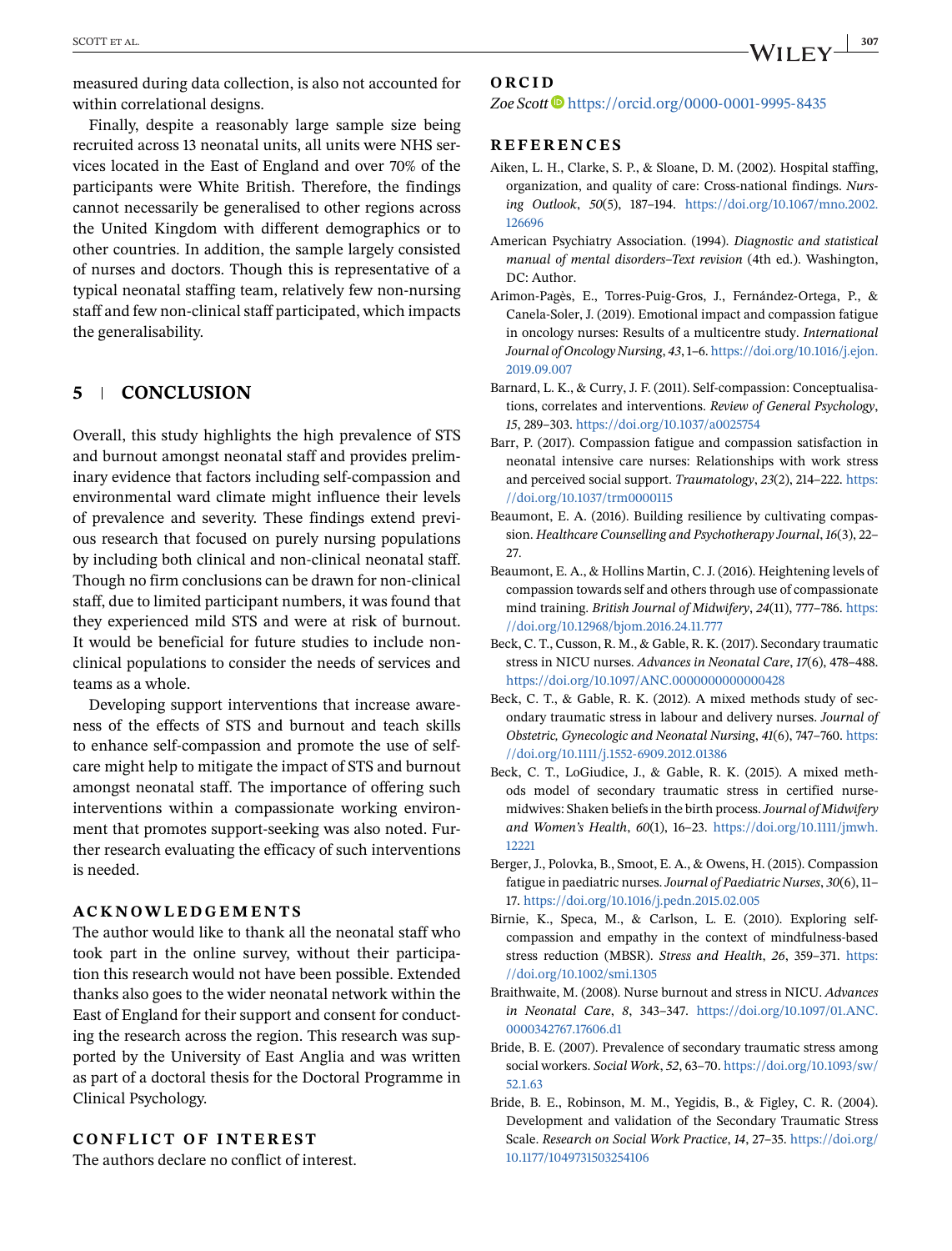# <span id="page-9-0"></span>**308 SCOTT ET AL.** SCOTT ET AL.

- Cieslak, R., Shoji, K., Douglaus, A., Melville, E., Luszczynska, A., & Benight, C. C. (2014). A meta-analysis of the relationship between job burnout and secondary traumatic stress among workers with indirect exposure to trauma. *Psychological Services*, *11*(1), 75–86. <https://doi.org/10.1037/a0033798>
- Dalia, C., Abbas, K., Colville, G., & Brierley, J. (2013). Resilience, post-traumatic stress, burnout and coping in medical staff on the Paediatric and Neonatal Intensive Care Unit (P/NICU) – A survey. *Archives of Disease in Childhood*, *98*(Suppl 1), A1–A117. [https:](https://doi.org/10.1136/archdischild-2013-304107.061) [//doi.org/10.1136/archdischild-2013-304107.061](https://doi.org/10.1136/archdischild-2013-304107.061)
- Dall'Ora, C., Griffiths, P., Ball, J., Simon, M., & Aiken, L. H. (2015). Association of 12 h shifts and nurses' job satisfaction, burnout and intention to leave: Findings from a cross-sectional study of 12 European countries. *BMJ Open*, *5*(9), e008331. [https://doi.org/10.](https://doi.org/10.1136/bmjopen-2015-008331) [1136/bmjopen-2015-008331](https://doi.org/10.1136/bmjopen-2015-008331)
- Dev, V., Fernando, A. T., Kirby, J. N., & Consedine, N. S. (2019). Variation in the barriers to compassion across healthcare training and disciplines: A cross-sectional study of doctors, nurses and medical students. *International Journal of Nursing Studies*, *90*, 1–10. <https://doi.org/10.1016/j.ijnurstu.2018.09.015>
- Dominquez-Gomez, E., & Rutledge, D. N. (2009). Prevalence of secondary traumatic stress among emergency nurses. *Journal of Emergency Nursing*, *35*, 199–204. [https://doi.org/10.1080/](https://doi.org/10.1080/00048670902721079) [00048670902721079](https://doi.org/10.1080/00048670902721079)
- Duarte, J., Pinto-Gouveia, J., & Cruz, B. (2016). Relationships between nurses' empathy, self-compassion and dimensions of professional quality of life: A cross-sectional study. *International Journal of Nursing Studies*, *60*, 1–11. [https://doi.org/10.1016/j.ijnurstu.2016.](https://doi.org/10.1016/j.ijnurstu.2016.02.015) [02.015](https://doi.org/10.1016/j.ijnurstu.2016.02.015)
- Duffy, E., Avalos, G., & Dowling, M. (2014). Secondary traumatic stress among emergency nursed: A cross-sectional study. *International Emergency Nursing*, *23*, 53–58. [https://doi.org/10.1016/j.ienj.](https://doi.org/10.1016/j.ienj.2014.05.001) [2014.05.001](https://doi.org/10.1016/j.ienj.2014.05.001)
- Dyrbye, L. N., Shanafelt, T. D., Sinsky, C. A., Cipriano, P. F., Bhatt, J., Ommaya, A., ... Meyers, D. (2017). *Burnout among health care professionals: A call to explore and address this underrecognized threat to safe, high-quality care*. NAM Perspectives. Washington, DC: National Academy of Medicine. <https://doi.org/10.31478/201707b>
- Eriksson, U. B., Starrin, B., & Janson, S. (2008). Longterm sickness absence due to burnout: Absentees' experiences. *Qualitative Health Research*, *18*, 620–632. [https:](https://doi.org/10.1177/1049732308316024) [//doi.org/10.1177/1049732308316024](https://doi.org/10.1177/1049732308316024)
- Helfrich, C. D., Simonetti, J. A., Clinton, W. L., Wood, G. B., Taylor, L., Schectman, G., ... Nelson, K. M. (2017). The association of teamspecific workload and staffing with odds of burnout among VA primary care team members.*Journal of General Internal Medicine*, *32*(7), 760–766. <https://doi.org/10.1007/s11606-017-4011-4>
- Kelly, L., & Todd, M. (2017). Compassion fatigue and the healthy work environment. *AACN Advanced Critical Care*, *28*(4), 351–358. [https:](https://doi.org/10.4037/aacnacc2017283) [//doi.org/10.4037/aacnacc2017283](https://doi.org/10.4037/aacnacc2017283)
- Klimecki, O. M., Leibergh, S., Lamm, C., & Singer, T. (2013). Functional neural plasticity and associated changes in positive affect after compassion training. *Cerebal Cortex*, *23*(7), 1552–1561.
- Leary, M. R., Tate, E. B., Adams, C. E., Allen, A. B., & Hancock, J. (2007). Self-compassion and reactions to unpleasant self-relevant events: The implications of treating oneself kindly. *Journal of Personality and Social Psychology*, *92*, 887–904.
- MacBeth, A., & Gumley, A. (2012). Exploring compassion: A metaanalysis of the association between self-compassion and psy-

chopathology. *Clinical Psychology Review*, *32*(6), 545–552. [https://](https://doi.org/10.1016/j.cpr.2012.06.003) [doi.org/10.1016/j.cpr.2012.06.003](https://doi.org/10.1016/j.cpr.2012.06.003)

- Neff, K. D. (2003). Development and validation of a scale to measure self-compassion. *Self and Identity*, *2*, 223–250. [https://doi.org/10.](https://doi.org/10.1080/15298860309027) [1080/15298860309027](https://doi.org/10.1080/15298860309027)
- Perry, B., Toffner, G., Merrick, T., & Dalton, J. (2011). An exploration of the experience of compassion fatigue in clinical oncology nurses. *Canadian Oncology Nursing Journal*, *2*, 91–97.
- Pines, A. M., & Aronson, E. (1988). *Career burnout: Causes and cures*. New York, NY: Free Press.
- Quinal, L., Harford, S., & Rutledge, D. N. (2009). Secondary traumatic stress in oncology staff. *Cancer Nursing*, *32*, 1–7. [https://doi.org/10.](https://doi.org/10.1097/NCC.0b013e31819ca65a) [1097/NCC.0b013e31819ca65a](https://doi.org/10.1097/NCC.0b013e31819ca65a)
- Raes, F., Pommier, E., Neff, K. D., & Van Gucht, D. (2011). Construction and factorial validation of a short form of the Self-Compassion Scale. *Clinical Psychology & Psychotherapy*, *18*, 250–255. [https://](https://doi.org/10.1002/cpp.702) [doi.org/10.1002/cpp.702](https://doi.org/10.1002/cpp.702)
- Richardson, D. A., Jaber, S., Chan, S., Jesse, M. T., Kaur, H., & Sangha, R. (2016). Self-compassion and empathy: Impact on burnout and secondary traumatic stress in medical training. *Journal of Epidemiology*, *6*, 161–166. [https://doi.org/10.4236/ojepi.2016.](https://doi.org/10.4236/ojepi.2016.63017) [63017](https://doi.org/10.4236/ojepi.2016.63017)
- Salvagioni, D. A. J., Melanda, F. N., Mesas, A. E., Gonzalez, A. D., Gabani, F. L., & Andrade, S. M. (2017). Physical, psychological and occupational consequences of job burnout: A systematic review of prospective studies. *PLoS One*, *12*(10), e0185781. [https://doi.org/10.](https://doi.org/10.1371/journal.pone.0185781) [1371/journal.pone.0185781](https://doi.org/10.1371/journal.pone.0185781)
- Scarlet, J., Altmeyer, N., Knier, S., & Harpin, R. E. (2017). The effects of compassion cultivation training (CCT) on healthcare workers. *Clinical Psychologist*, *21*, 116–124. [https://doi.org/10.1111/cp.](https://doi.org/10.1111/cp.12130) [12130](https://doi.org/10.1111/cp.12130)
- Schaufeli, W. B., & Enzmann, D. (1998). *The burnout companion to study and practice: A critical analysis*. London, UK: Taylor & Francis.
- Shapiro, S., Astin, J., Bishop, S., & Cordova, M. (2005). Mindfulnessbased stress reduction for health care professionals: Results from a randomized trial. *International Journal of Stress Management*, *12*(2), 164–176. <https://doi.org/10.1037/1072-5245.12.2.164>
- Shortell, S. M., Rousseau, D. M., Hughes, E. F. X., & Gillies, R. R. (1989). Organizational assessment in intensive care units (ICUs): Construct development, reliability, and validity of the ICU nursephysician questionnaire. *Medical Care*, *29*, 709–727.
- Singh, P., Raffin-Bouchal, S., McClement, S., Hack, T. F., Stajduhar, K., Hagen, N. A., & Sinclair, S. (2018). Healthcare providers' perspectives on perceived barriers and facilitators of compassion: Results from a grounded theory study. *Journal of Clinical Nursing*, *27*(9-10), 2083–2097. <https://doi.org/10.1111/jocn.14357>
- Tawfik, D. S., Sexton, J. B., Kan, P., Sharek, P. J., Nisbet, C. C., Rigdon, J., ... Profit, J. (2017). Burnout in the neonatal intensive care unit and its relation to healthcare-associated infections. *Journal of Perinatology*, *37*, 315–320. <https://doi.org/10.1038/jp.2016.211>
- Von Rueden, K. T., Hinderer, K. A., McQuillan, K. A., Murray, M., Logan, T., Kramer, B., ... Gilmore, R. (2010). Secondary traumatic stress in trauma nurses: Prevalence and exposure, coping, and personal/environmental characteristics. *Journal of Trauma Nursing*, *17*, 191–200. <https://doi.org/10.1097/JTN.0b013e3181ff2607>
- Waterman, A. D., Garbutt, J., Hazel, E., Dunagan, W. C., Levinson, W., Fraser, V. J., & Gallagher, T. H. (2007). The emotional impact of medical errors on practicing physicians in the united states